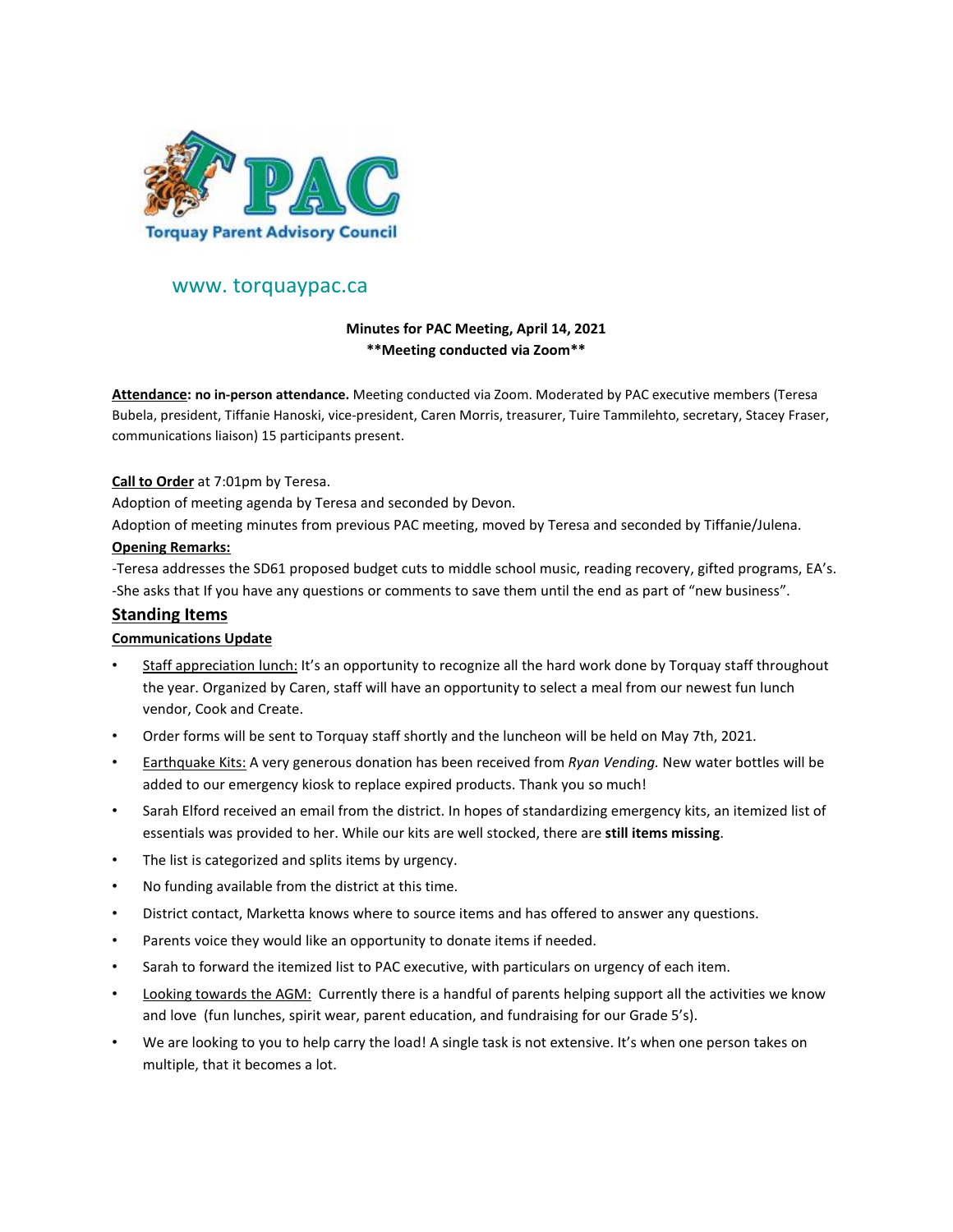- If you can help in a particular area of interest to you for one month or simply on a task by task basis please reach out to the PAC at **communications@torquaypac.ca.** Let's improve the lives of our children collectively!
- A full list of roles with descriptions will be sent out by May 1st. Look for it in your April 29th communication email from the school. Also available on the PAC website, [www.torquaypac.ca](http://www.torquaypac.ca/).
- Our PAC Constitution was last updated in 1996. Speaking to other PACs, it's clear that making updates is a lengthy task. The hope is to have this accomplished next year.

#### **Financial Update**

- Chequing Account \$25,218.11 , Gaming Account \$5316.10
- There are bits of income coming in from Spirit Wear, Beeswax wraps, Finn and Izzy, Purdy's, and Fun Lunches.
- Caren states that many of the budgeted expenses for this year have not been happening.
- Due to our numbers still being in flux as the school year concludes, a proposed budget for next year will be made at the first PAC meeting in September.
- Please join us at the **AGM meeting, May 12** to discuss how best to allocated funds next year!
- Thrifty's Smile Cards: We received word that the program is changing. **As of June 15, 2021, any amount loaded onto existing smile cards will NOT produce dividends for Torquay.**
- In the new program, the PAC needs to pre-purchase gift cards to sell to parents. Continuing with this new program is to be discussed at a later date.
- Benjamin Moore Paints- Thank you so much for another cheque! So that all parents are aware: When shopping for your DIY renovation, or decorating needs, mention "Torquay Elementary PAC" at your local Benjamin Moore Pacific Paints dealer. You will **receive 20% off retail** on paint products. And they will give an **extra 10% of total sales to Torquay Elementary PAC!**
- Fun Lunch Update: A new vendor, Cook and Create, is being tried this month. It's a healthy option for Torquay families. Run by a local businesswoman, Andrea, her catering is becoming popular with movie sets. Andrea make all her own sauces in-house and has partnered with us to provide tasty options for lunches.

#### **Fundraiser Update**

-The Easter Purdy's and Kernels sales are going well for grade 5's.

#### -The **next Kernels order deadline is April 27**

-There are funds available for a year end celebration.

-Due to health and safety recommendations, the organizing committee has paused. However Sarah reassures parents that Torquay staff are committed to making this year a memorable one for our grade 5's.

# **Event Update**

### **Parent Ed Nights**

-Sidestepping the Power Struggle with Allison Rees has 140 registered participants. Of those 70 are from Torquay! It's great to see that this presentation is resonating with our parents!

-Sheepdog Self-Protection presentation was scheduled for this spring. However due to the latest health and safety recommendations, it is on hold until the fall.

-Kris, the presenter, feels that a virtual presentation will not be sufficient to communicate her content. She feels that it's vital to connect with the children and this is best done in person.

-Sarah explains that in the newest guidelines, schools are encouraged to keep cohorts separate as much as possible.

#### **Spirit Wear**

-With the first round complete, Julena says sizing on one shirt is off. **Be mindful of the small size**. It's more for kindergarteners.

-Samples will be available when not superseded by health and safety recommendations.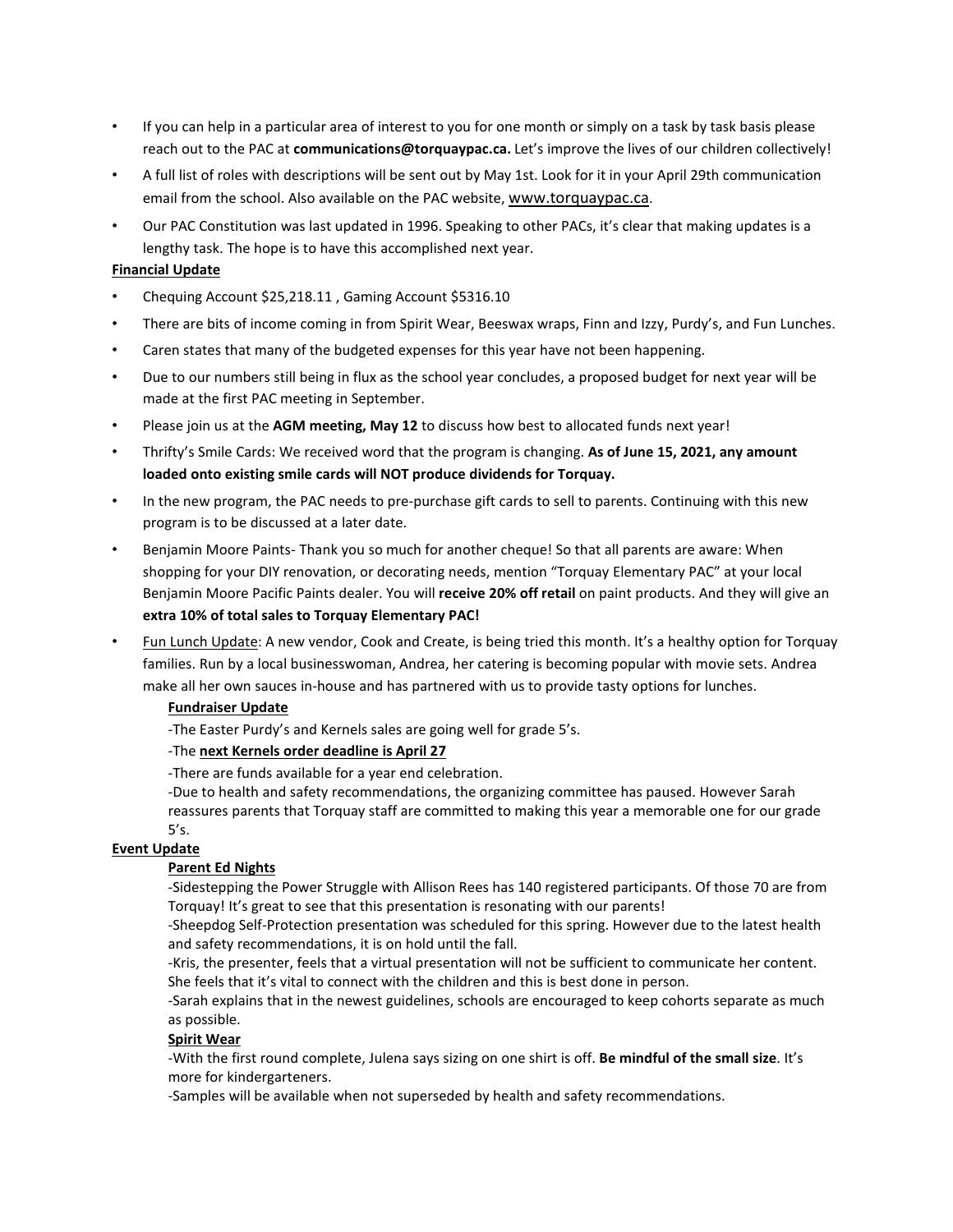-Another round of ordered proposed for May. Remember to get your Orange shirts ahead of September for Orange Shirt Day!

-Julena volunteers to coordinate Spirit Wear next year. Thank you for your continued help! -In the past, profit from spirit wear has gone to purchasing t-shirts for grade 5's. This year, it was organized by the Grade 5 Celebration Committee and the grade 5's have their wear already!

# **Administration Report**

## *Lois Bender, principal*

- We are continuing our response to the latest Health and Safety Guidelines. The children are joyful and resilience though this time. We will continue to move through this together.
- We are concerned with people hanging around after school. The more we can get the grounds cleared, the better! Please be mindful of encouraging our friends to move along. We would like to limit the children mixing with other cohorts as much as possible.
- We would like to encourage the **one-way traffic on the south side of the building**, by the Torquay Tiger mural. **Please exit on the north side of the school,** closer to the gym and office. Thank you!
- Change to **Photo Day: April 27th**. Let's hope for sun! Edge Imaging will be here, outside, for our group photos.
- A special "Thank You" to our teachers who have offered extra activities to students. Christina App, Mural Scott, Mary Bolton, with Eco Tigers has 10 kids out there planting!
- The Eco tigers is only offered for one cohort this year. Advertising has been in that cohort only.
- Mini Zoom assemblies have been happening at school.
- In February, Robyn Christini put together a news cast on Pink Shirt Day. The children were broadcasters. There were topics such as, Pink is Spreading, Kindness, and the Torquay Challenge. Also in the news cast, the children did a taping of a game of four square. Bystanders at first said nothing to bullying and harsh words being exchanged by a few of the children. The second time the bystanders stood up to say something. The message conveyed was that it's your job to be an assertive bystander! You can be a helpful friend. We do not want to just stand there. This goes along with our Second Step Program that focuses on calming your body and solving your problem through words.

### **Town Hall/New Business:**

-Scott asks about the SD61 proposed budget cuts

-The impact of the budget cuts will be on EA teachers, gifted programs, and students with aspirations in music.

-The meeting implied that principals will be the ones to coordinate parent concerns to the district

-Lois states she is happy to present concerns at meetings and act as our liaison. However this raises questions of how to affectively communicate concerns if there are large numbers of parents contacting Lois.

### -**The PAC is encouraging parents to educate themselves as much as possible.**

-This is certainly a massive issue! If you feel passionately about this topic, please add your voice.

-Join the informative advocacy group on Facebook: "Save SD61 Music Programs"

### <https://www.facebook.com/groups/3028393680776761>

-For updates from the Torquay PAC Executive on time-sensitive details with the proposed SD61 budget see: Torquay [Elementary](https://www.facebook.com/TorquayPAC) PAC Facebook page or [Torquay](http://torquaypac.ca/) PAC website or email questions to:

### [communications@torquaypac.ca](mailto:communications@torquaypac.ca)

-Important dates on this issue:

-School Board Trustee debate: May 17th

-SD61 budget vote: May 31st

-At the end of the day, we can advocate, but the school board trustees will be the one that will vote on this budget.